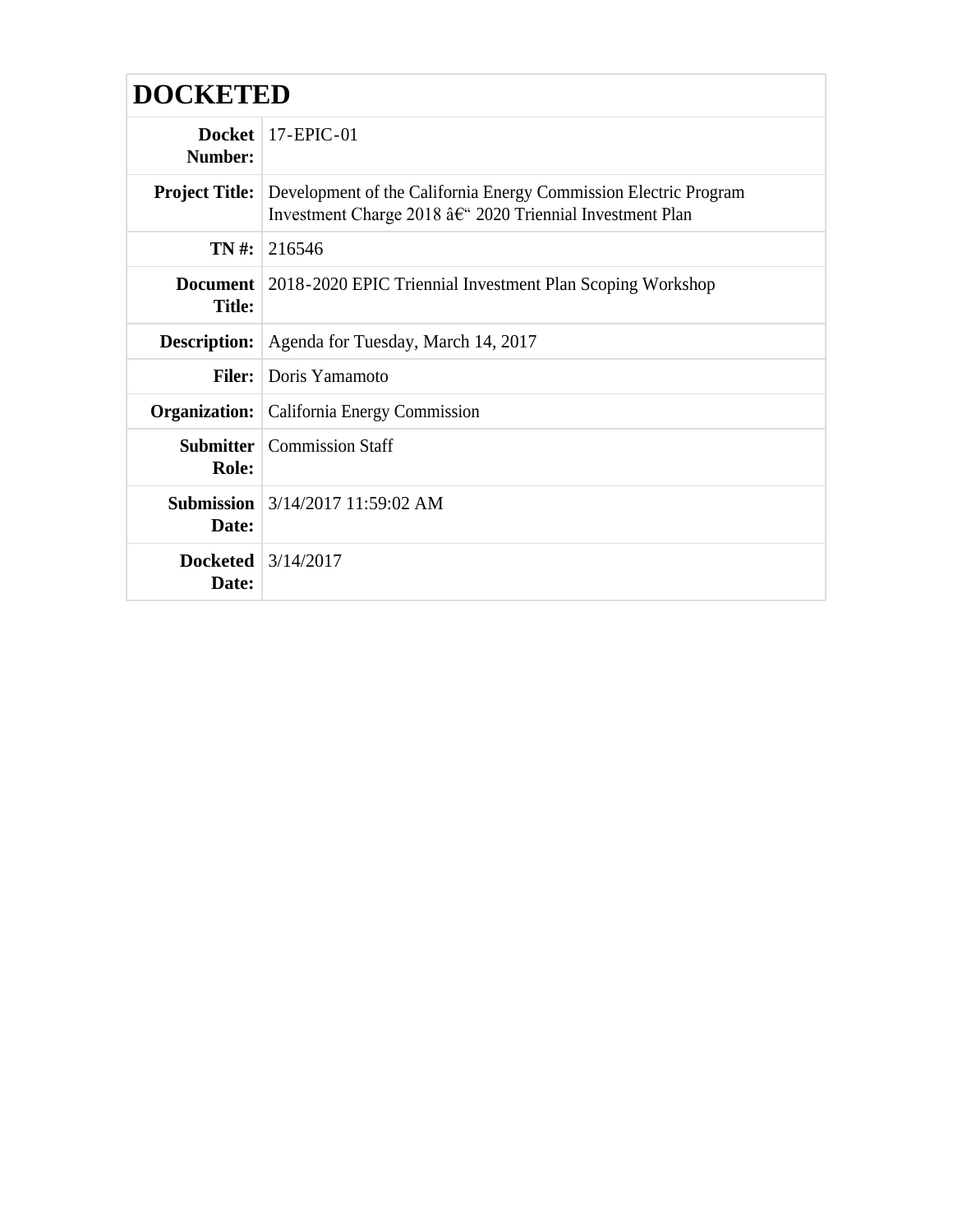

## 2018 – 2020 EPIC Triennial Investment Plan Scoping Workshop

Scoping workshop<br>Tuesday, March 14, 2017 California Energy Commission 1516 Ninth Street, First Floor Art Rosenfeld Hearing Room Sacramento, CA 95814

## **Agenda**

*(Listed times are general guidelines only)*

| 9:00A       | <b>Welcome and Housekeeping</b>                                                               | Anthony Ng                                                     |
|-------------|-----------------------------------------------------------------------------------------------|----------------------------------------------------------------|
| 9:05A       | <b>Opening Comments</b>                                                                       | <b>Chair Weisenmiller</b><br><b>Commissioner Guzman Aceves</b> |
| 9:10A       | <b>Introduction and Agenda Review</b>                                                         | Laurie ten Hope                                                |
| 9:25A       | <b>CPUC Overview</b>                                                                          | Maria Sotero                                                   |
| 9:30A       | <b>Investor-Owned Utilities' EPIC Portfolio</b>                                               | Aaron Renfro                                                   |
| 9:40A       | Theme 1 - Advance Technology Solutions for<br>Deep Energy Savings in Building and Facilities  | Virginia Lew                                                   |
| 10:00A      | Theme 2 - Accelerate Widespread Customer<br><b>Adoption of Distributed Energy Resources</b>   | Fernando Pina                                                  |
| 10:20A      | Theme 3 - Increase System Flexibility from<br><b>Low-Carbon Resources</b>                     | Fernando Pina                                                  |
| 10:40A      | Theme 4 - Increase the Cost-Competiveness of<br><b>Renewable Generation</b>                   | Aleecia Gutierrez                                              |
| 11:00A      | Theme 5 - Create a Statewide Ecosystem for<br><b>Incubating New Energy Innovations</b>        | <b>Erik Stokes</b>                                             |
| 11:20A      | Theme 6 - Maximize Synergies in the Water-<br><b>Energy-Food Nexus</b>                        | Virginia Lew                                                   |
| 11:40A      | Theme 7 - Develop Tools and Analysis to Inform<br><b>Energy Policy and Planning Decisions</b> | Aleecia Gutierrez                                              |
| <b>Noon</b> | Lunch Break                                                                                   |                                                                |